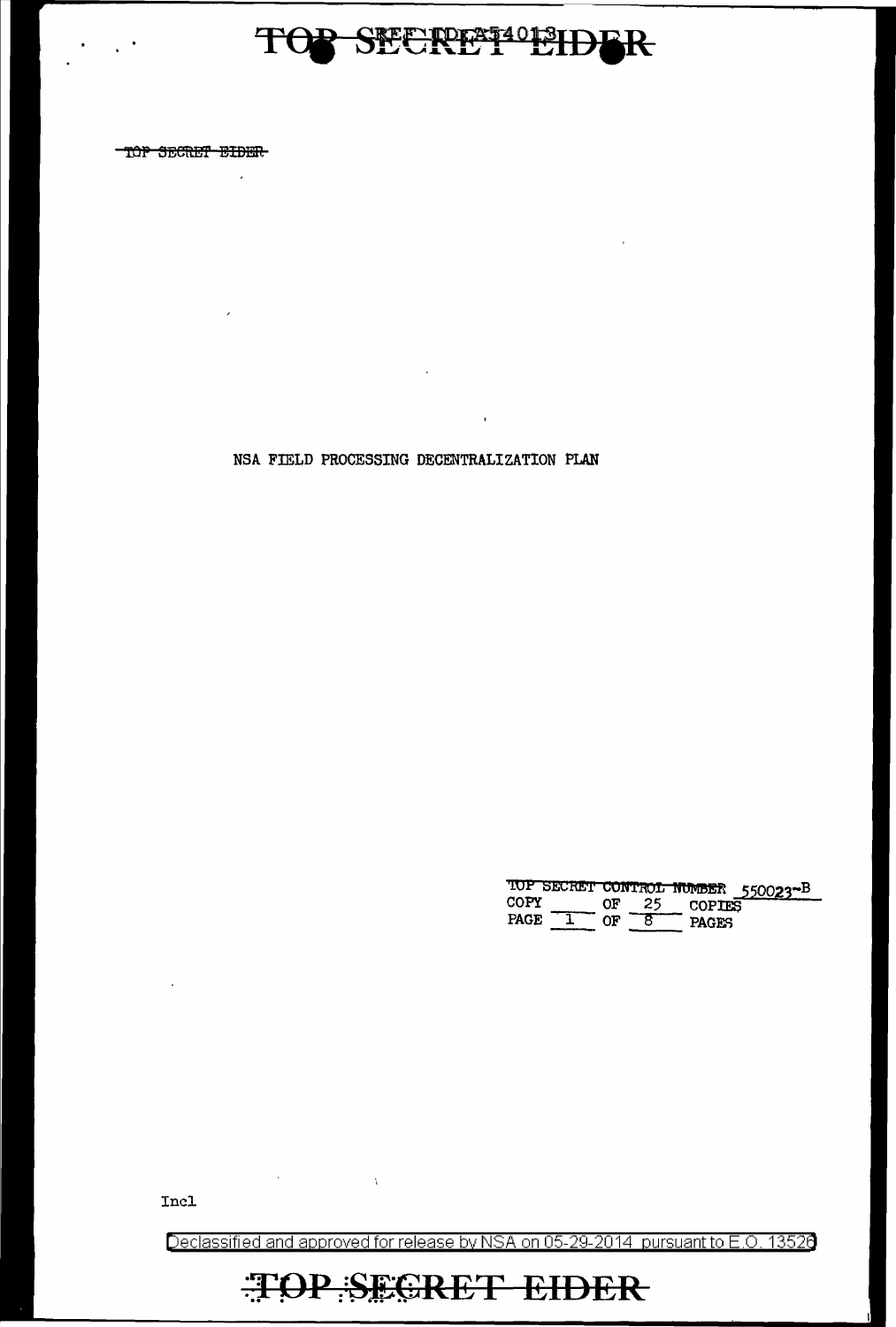**REF ID:A54013** 

TOP SECRET EIDER

 $\bullet$  $\mathbf{A}$  ARMY

|                         | TOP SECRET EIDER<br><b>COMINT</b> | <b>SPECIFIC</b>                                                  | ESTIMATED MINIMUM<br><b>UNIT</b><br>PERSONNEL REQUIREMENTS<br>RESPONSIBILITY |                    |              |                                     |                |                |                |                                      |                                                                                                                                  |
|-------------------------|-----------------------------------|------------------------------------------------------------------|------------------------------------------------------------------------------|--------------------|--------------|-------------------------------------|----------------|----------------|----------------|--------------------------------------|----------------------------------------------------------------------------------------------------------------------------------|
| <b>ITEM</b>             | ENTITY                            | PROBLEMS                                                         | <b>CONCERNED</b>                                                             | FIELD              | <b>JOINT</b> | PHASING                             | T/A            | C/A            |                | LING REPORTERS                       | <b>REMARKS</b>                                                                                                                   |
| $\mathbf 1$             |                                   | Traffic Analysis and<br>Cryptanalysis (low<br>level systems)     | <b>ASAE</b>                                                                  | $\mathbf x$        |              | Second<br>Quarter<br>FY-1956        | 5              | ı              | ı              |                                      | In the event diver-<br>sion of third party<br>material can be<br>arranged, 3 additional<br>traffic analysts will<br>be required. |
| $\boldsymbol{z}$        |                                   | Cryptanalysis and<br>Traffic Analysis                            | <b>ASAE</b>                                                                  | $\mathbf x$        |              | First<br>Quarter<br>FY-1956         | $\mathbf{1}$   | $\mathbf{I}$   | $\mathbf{1}$   |                                      | EHDER                                                                                                                            |
| $\overline{\mathbf{3}}$ |                                   | Cryptanalysis (of<br>designated systems)<br>and Traffic Analysis | <b>ASAE</b>                                                                  | $\mathbf{x}$       |              | First<br>Quarter<br>FY-1956         | $\overline{2}$ |                |                | 1 (Cryptolinguist)                   |                                                                                                                                  |
| 4                       |                                   | Cryptanalysis (low<br>level systems) and<br>Traffic Analysis     | 312 CRB                                                                      | $\mathbf x$        |              | Third<br>Quarter<br>FY-1955         | $\mathbf{u}$   | $\overline{2}$ | $\overline{2}$ |                                      | TARE SEGRET                                                                                                                      |
| $5\overline{)}$         |                                   | <b>Translations of Voice</b><br>Plain Text                       | 312 CRB                                                                      | $\mathbf x$        |              | Fourth<br>Quarter<br><b>FY-1955</b> |                |                | 2              |                                      |                                                                                                                                  |
| 6                       |                                   | Traffic Analysis and<br>Cryptanalysis (of<br>designated systems) | 312 CRB                                                                      | $\pmb{\mathsf{X}}$ |              | Fourth<br>Quarter<br>FY-1955        | 4              |                |                | 1 (Cryptolinguist)                   | TOP SECRET CONTROL NUMBER 5: CO23-B                                                                                              |
| $\boldsymbol{7}$        |                                   | <b>Traffic Analysis</b>                                          | 312 CRB                                                                      | $\mathbf{x}$       |              | Fourth<br>Quarter<br>FY-1955        | ı              |                | <b>COPY</b>    | <b>OF</b><br>- 25<br>PAGE $2$ or $8$ | <b>COPIES</b><br>PAGES                                                                                                           |
| 8                       |                                   | Traffic Analysis                                                 | <b>ASAFE</b>                                                                 | $\mathbf x$        |              | First<br>Quarter<br>FY-1956         | $\mathbf{2}$   |                | EO $3.3(h)(2)$ | PL 86-36/50 USC 3605                 |                                                                                                                                  |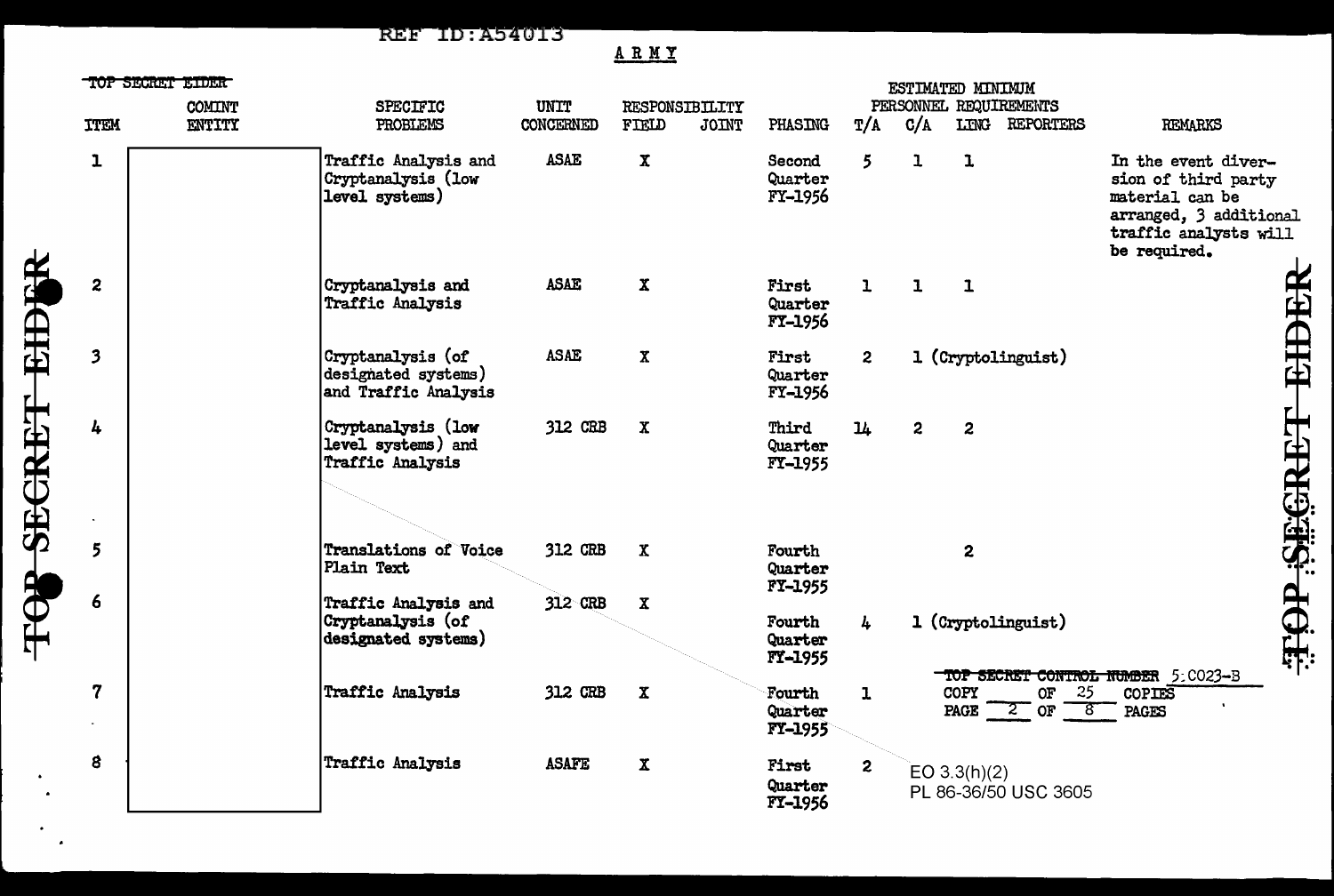$\text{B} \mathcal{S} \text{B} \mathcal{C} \text{B} \mathcal{P} = \left( \text{B} \right) \text{B} \oplus \left( \text{B} \right) \mathcal{S} \text{B} \left( \text{B} \right) \text{B} \left( \text{B} \right) \mathcal{S}$ 

|              | ARMY (Cont.)<br>.OP SECRET FIDER<br>ESTIMATED MINIMUM |                  |                                                              |                   |                           |              |                              |                |     |                         |                  |                                                                                                          |               |
|--------------|-------------------------------------------------------|------------------|--------------------------------------------------------------|-------------------|---------------------------|--------------|------------------------------|----------------|-----|-------------------------|------------------|----------------------------------------------------------------------------------------------------------|---------------|
|              | <b>TTEM</b>                                           | COMINT<br>ENTITY | SPECIFIC<br>PROBLEMS                                         | UNIT<br>CONCERNED | RESPONSIBILITY<br>FIELD   | JOINT        | PHASING                      | $\frac{L}{A}$  | C/A | PERSONNEL REQUIREMENTS  | LING REPORTERS   | <b>REMARKS</b>                                                                                           |               |
|              | 9                                                     |                  | Traffic Analysis<br>and Cryptanalysis (low<br>level systems) | <b>ASAFE</b>      | $\mathbf x$               |              | Third<br>Quarter<br>FY-1956  | 20             | 3   | 5                       | $\boldsymbol{2}$ |                                                                                                          |               |
|              | 10                                                    |                  | Traffic Analysis and<br>Cryptanalysis (low<br>level systems) | <b>ASAFE</b>      | $\mathbf x$               |              | Fourth<br>Quarter<br>FY-1956 | 29             | 1   | $\overline{\mathbf{3}}$ |                  |                                                                                                          |               |
| SECRET EIDER | $\mathbf u$                                           |                  | Traffic Analysis and<br>Cryptanalysis (low<br>level systems) | <b>ASAFE</b>      |                           | $\mathbf{x}$ | Third<br>Quarter<br>FY-1956  | 5              | 1   | $\mathbf{1}$            | ı                | Analysis still in<br>developmental<br>stage; results<br>will determine<br>date of de-<br>centralization. | EIDER         |
|              | 12                                                    |                  | Traffic Analysis and<br>Cryptanalysis (low<br>level systems) | <b>ASAFE</b>      |                           | $\mathbf{x}$ | Third<br>Quarter<br>FY-1956  | 5 <sup>1</sup> | 1   | $\mathbf{1}$            | ı                | Analysis still in<br>developmental<br>stage; results<br>will determine<br>date of de-<br>centralization. | <b>REGRET</b> |
| FOR          | 13                                                    |                  | Traffic Analysis<br>(Khabarovsk Area)                        | <b>ASAFE</b>      | $\boldsymbol{\mathrm{X}}$ |              | Second<br>Quarter<br>FY-1956 | $\mathbf{2}$   |     |                         |                  |                                                                                                          | HOT           |
|              |                                                       |                  | (Kamchatka, Kuriles,<br>Vladivostok Area)                    | <b>ASAAL</b>      | $\mathbf x$               |              | Second<br>Quarter<br>FY-1956 | $\mathbf u$    |     |                         |                  |                                                                                                          |               |
|              |                                                       | $\Box \cap 2.2$  |                                                              |                   |                           |              |                              |                |     | COPY                    | <b>OF</b>        | TOP SECRET CONTROL NUMBER 550023-<br>25<br>COPIES                                                        |               |

EO 3.3(h)(2)<br>PL 86-36/50 USC 3605

PAGE  $B_{-}$  $O_{\mathbf{F}}$  $8$ PAGES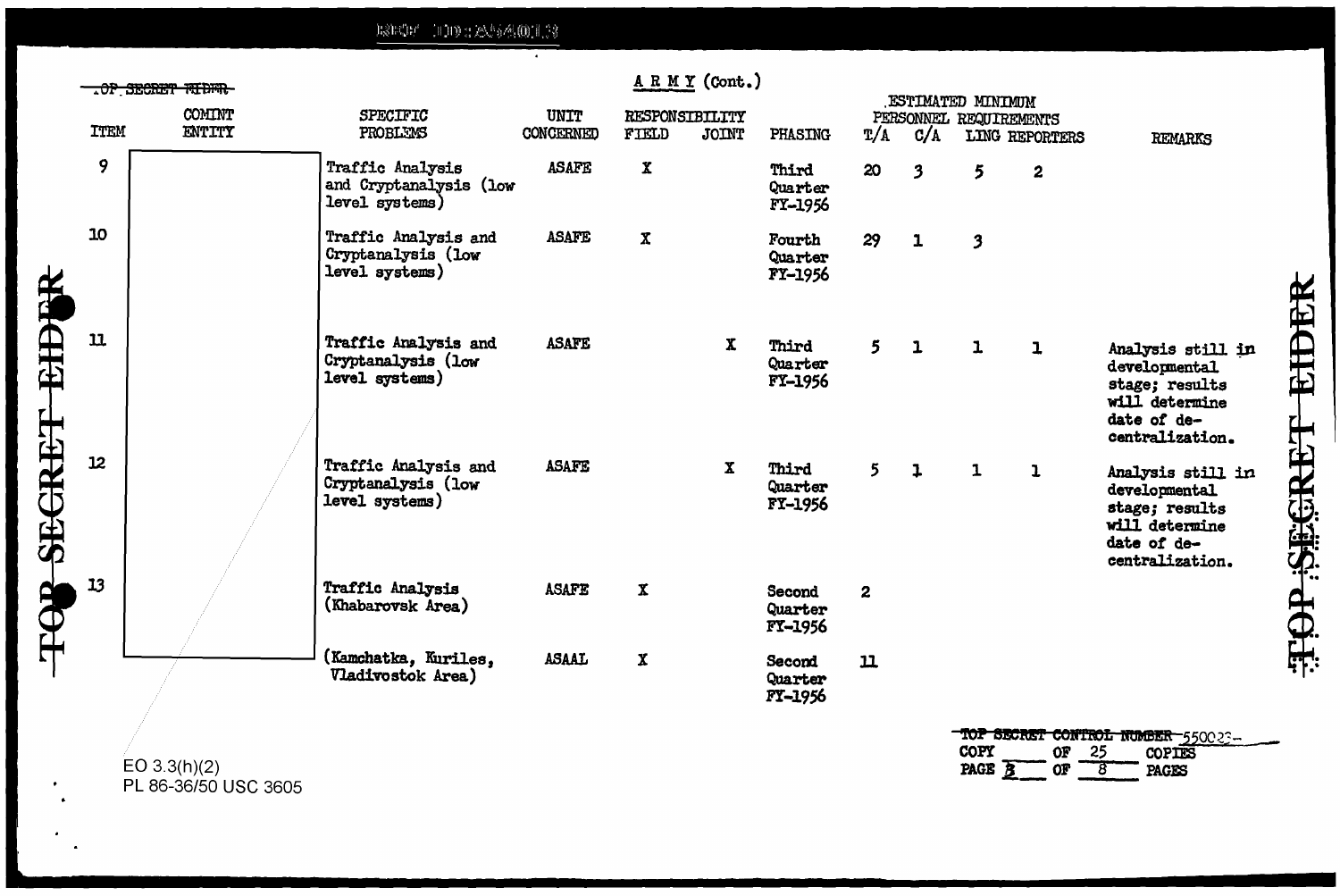$\text{RSE}(\mathbb{G}) = \big(\text{LHS}\times\mathbb{Z}\big)\cup\text{RSE}(\mathbb{G})\cup\text{SSE}(\mathbb{G})$ 

 $\bullet$ 

ARMY (Cont.)

|                     | <b>TTEM</b> | TOP SECRET EIDER<br><b>COMINT</b><br>ENTITY | <b>SPECIFIC</b><br>PROBLEMS                                    | UNIT<br><b>CONCERNED</b> | RESPONSIBILITY<br>FIELD | <b>JOINT</b> | PHASING                            | T/A                          | C/A              | ESTIMATED MINIMUM<br>PERSONNEL REQUIREMENTS | LING REPORTERS                                                      | <b>REMARKS</b>                                                                             |
|---------------------|-------------|---------------------------------------------|----------------------------------------------------------------|--------------------------|-------------------------|--------------|------------------------------------|------------------------------|------------------|---------------------------------------------|---------------------------------------------------------------------|--------------------------------------------------------------------------------------------|
|                     | 14          |                                             | Traffic Analysis and<br>Cryptanalysis (low<br>level systems)   | <b>ASAFE</b><br>501 CRG  | $\mathbf x$             |              | Third<br>Quarter<br><b>FY-1955</b> | 10<br>35                     | 10<br>15         | 16<br>19                                    | $\frac{2}{2}$                                                       |                                                                                            |
|                     | 15          |                                             | Traffic Analysis                                               | <b>ASAFE</b><br>501 GRG  | $\mathbf{x}$            |              | Third<br>Quarter<br>FT-1955        | $\mathbf{I}$<br>$\mathbf{2}$ |                  |                                             |                                                                     |                                                                                            |
|                     | 16          |                                             | General Scanning of<br>Commercial Test for<br>Mags of Military | <b>ASAFE</b>             |                         | $\mathbf{x}$ | Third<br>Quarter<br>FI-1955        |                              |                  | 5                                           | $2^{\cdot}$                                                         |                                                                                            |
|                     |             |                                             | Significance                                                   |                          |                         | $\mathbf{x}$ | Third<br>Quarter<br>FY-1955        |                              |                  | 5                                           |                                                                     |                                                                                            |
| <b>SECRET EIDER</b> |             |                                             |                                                                | Other selected<br>Units  |                         | $\mathbf{x}$ |                                    |                              | separately)      |                                             | (Personnel Requirements and details<br>of program will be forwarded |                                                                                            |
|                     | 17          |                                             | <b>Traffic Analysis</b>                                        | <b>USM-9</b>             | $\mathbf x$             |              | First<br>Quarter<br>FY-1956        | 25                           | $\boldsymbol{z}$ |                                             | $\mathbf{I}$                                                        |                                                                                            |
| HOP                 |             | EO $3.3(h)(2)$<br>PL 86-36/50 USC 3605      |                                                                |                          | $\mathbf{r}$            |              | Totals                             | 174                          | 39               | 61                                          | $\mathbf{11}$<br>OF<br>COPY<br>PAGE $\frac{1}{4}$ OF                | TOP SECRET CONTROL NUMBER 550023-B<br>25 COPIES<br><b>PAGES</b><br>$\overline{\mathbf{g}}$ |

**AHOP SEGRET EIDER**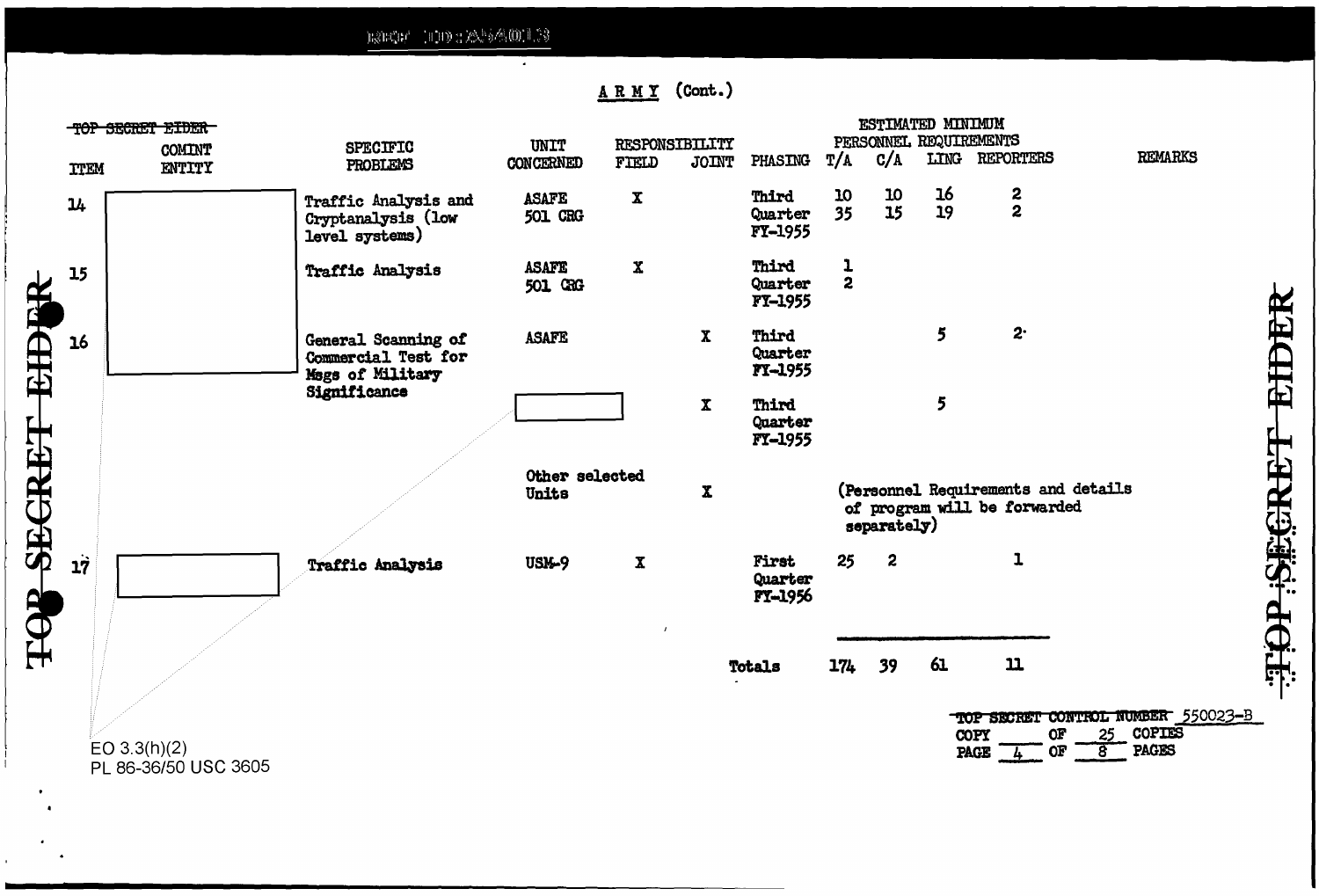$\text{RSE}(\mathbb{H}^n \setminus \mathbb{H}) \cap \text{RSE}(\mathbb{H}^n) \neq \text{RSE}(\mathbb{H}^n) \cap \text{RSE}(\mathbb{H}^n)$ 

 $\overline{\phantom{a}}$ 

 $\mathbb{R}^2$ 

## NAVY

| <b>ITEM</b>             | TOP SECRET EIDER<br><b>COMINT</b><br>ENTITY | <b>SPECIFIC</b><br>PROBLEMS                                  | UNIT<br><b>CONCERNED</b> | RESPONSIBILITY<br>FIELD<br><b>JOINT</b> | PHASING                             | T/A          |              | ESTIMATED MINIMUM<br>$C/A$ $LimG$ | PERSONNEL REQUIREMENTS<br><b>REPORTERS</b> | <b>REMARKS</b>                                                                                                                                  |
|-------------------------|---------------------------------------------|--------------------------------------------------------------|--------------------------|-----------------------------------------|-------------------------------------|--------------|--------------|-----------------------------------|--------------------------------------------|-------------------------------------------------------------------------------------------------------------------------------------------------|
| 1                       |                                             | Traffic Analysis and<br>Cryptanalysis                        |                          | $\mathbf x$                             | Second<br>Quarter<br><b>FY-1956</b> | $\mathbf{I}$ | 2            |                                   | 3 (Cryptolinguists)                        |                                                                                                                                                 |
| $\overline{\mathbf{c}}$ |                                             | <b>Traffic Analysis</b><br>and Cryptanalysis                 |                          | $\mathbf x$                             | Third<br><b>Quarter</b><br>FI-1956  | $\mathbf{2}$ | $\mathbf{z}$ |                                   |                                            | 2 (Cryptolinguists) In the event<br>diversion of<br>third party<br>material can<br>be arranged,<br>additional<br>personnel will<br>be required. |
| $\overline{\mathbf{3}}$ |                                             | Traffic Analysis and<br>Translations of Plain<br>Text        |                          | $\mathbf{x}$                            | First<br>Quarter<br>FY-1956         | $\mathbf{I}$ |              | $\mathbf{z}$                      | $\mathbf{z}$                               | <b>Expansion of</b><br>decentralization.                                                                                                        |
| 4                       |                                             | <b>Traffic Analysis and</b><br>Translations of Plain<br>Text |                          | $\mathbf{x}$                            | <b>Third</b><br>Quarter<br>FT-1955  | 6            |              | 10                                |                                            |                                                                                                                                                 |
| 5                       |                                             | <b>Traffic Analysis and</b><br>Cryptanalysis<br>EO 3.3(h)(2) |                          | $\mathbf{x}$                            | First<br>Quarter<br>FT-1956         | 16           | $\mathbf{2}$ | $\mathbf{z}$                      |                                            | Analysis still in<br>developmental<br>stage; results will<br>determine date of<br>decentralization.                                             |
|                         |                                             | PL 86-36/50 USC 3605                                         |                          |                                         | Total                               | 26           | ${\bf u}$    | <b>IL</b>                         | 3                                          |                                                                                                                                                 |
|                         |                                             |                                                              |                          |                                         |                                     |              |              |                                   |                                            | TOP GEORET CONTROL NUMBER 550023-B                                                                                                              |

COPT<br>PAGE 5  $\frac{97}{97}$   $\frac{25}{8}$ COPIES<br>PAGES

**HAP SEGRET EIDER** 

 $\bullet$ 

 $\bullet$ 

TOR SECRET EIDER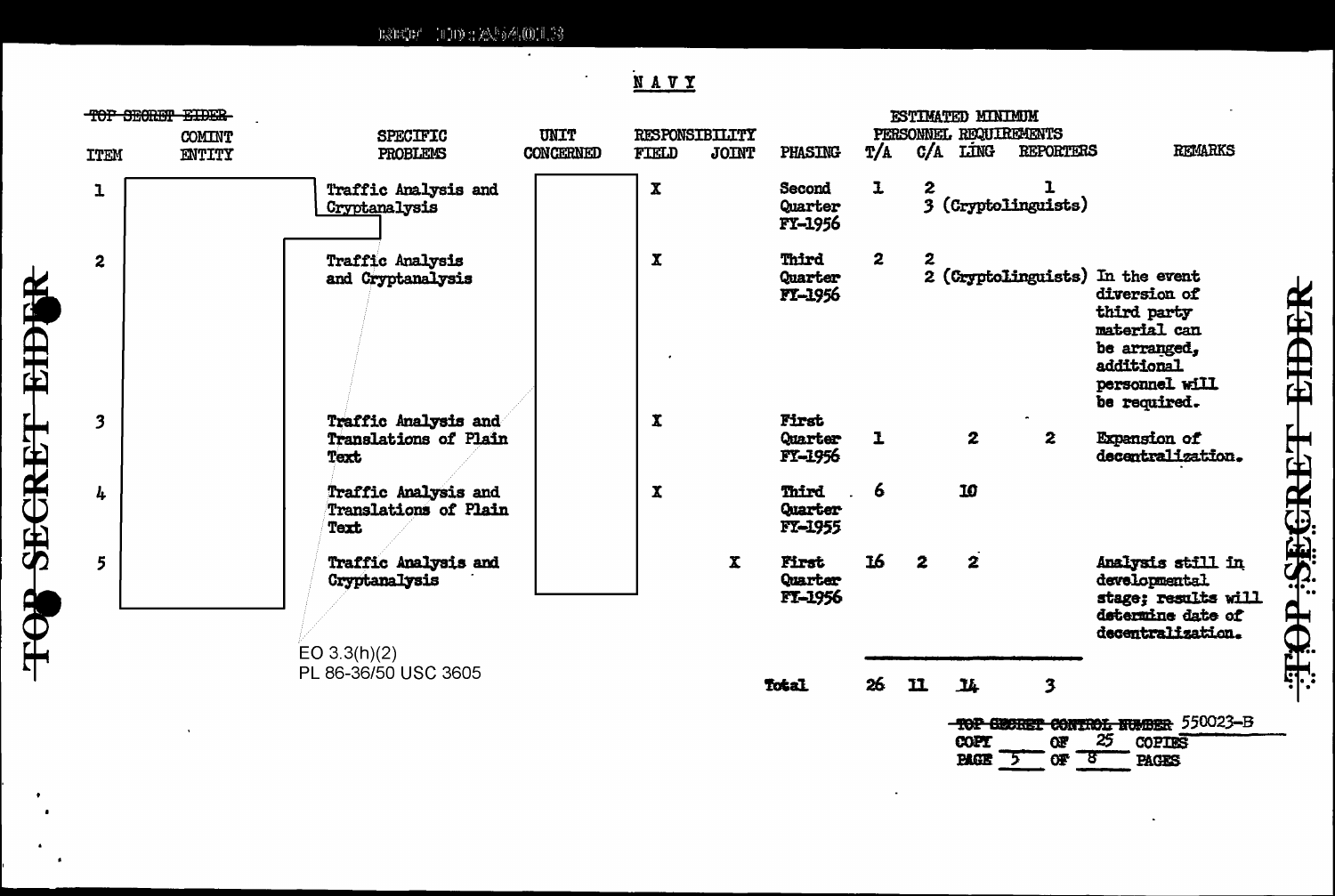$\text{BSECE}^{\text{b}}_{\text{c}}(\mathbb{R})^{\text{b}} = \text{BSESE}^{\text{b}}_{\text{c}}(\mathbb{R}) \otimes \text{BSE}^{\text{b}}_{\text{c}}(\mathbb{R})$ 

 $\bullet$  $\ddot{\phantom{a}}$ 

### AIR FORCE

| <b>COMINT</b><br><b>ITEM</b><br>ENTITY | <b>SPECIFIC</b><br>PROBLEMS                                                                            | UNIT<br>CONCERNED | FIELD | RESPONSIBILITY | JOINT PHASING               | T/A |                         | ESTIMATED MINIMUM | PERSONNEL REQUIREMENTS<br>C/A LING REPORTERS | <b>REMARKS</b>                                              |
|----------------------------------------|--------------------------------------------------------------------------------------------------------|-------------------|-------|----------------|-----------------------------|-----|-------------------------|-------------------|----------------------------------------------|-------------------------------------------------------------|
| SQUADRON DIRECT REPORTING              |                                                                                                        |                   |       |                |                             |     |                         |                   |                                              |                                                             |
| 1                                      | Reporting Mission at<br>12th RSM<br>Traffic Analysis and<br>Cryptanalysis (of de-<br>signated systems) | 12th RSM X        |       |                | Third<br>Quarter<br>FY-1955 | 5   | 5                       | 6                 | Linguists:                                   |                                                             |
| $\mathbf{z}$                           | Related Mission at<br>12th RSM<br>Traffic Analysis and<br>Cryptanalysis (of de-<br>signated systems)   | 12th RSM X        |       |                | Third<br>Quarter<br>FY-1955 | 6   | ı                       | 2                 | Linguists:                                   |                                                             |
| $\mathbf{3}$                           | Reporting Mission at<br>85th RSM<br>Traffic Analysis and                                               | 85th RSM X        |       |                | Third<br>Quarter<br>FY-1955 | 6   | $\overline{\mathbf{3}}$ | 7                 | Linguists:                                   |                                                             |
|                                        | Cryptanalysis (of de-<br>signated systems)                                                             |                   |       |                |                             |     |                         |                   |                                              |                                                             |
|                                        | Related Mission at<br>85th RSM<br>Traffic Analysis and<br>Cryptanalysis (of de-<br>signated systems)   | 85th RSM          |       |                | Third<br>Quarter<br>FY-1955 |     |                         | ı                 | Linguists:                                   |                                                             |
|                                        |                                                                                                        | EO $3.3(h)(2)$    |       |                |                             | 6   | 4                       |                   | . COPY<br><b>OF</b><br>PAGE $60r - 8$        | TOP SECRET CONTROL NUMBER 550023-B<br>25<br>COPIES<br>PAGES |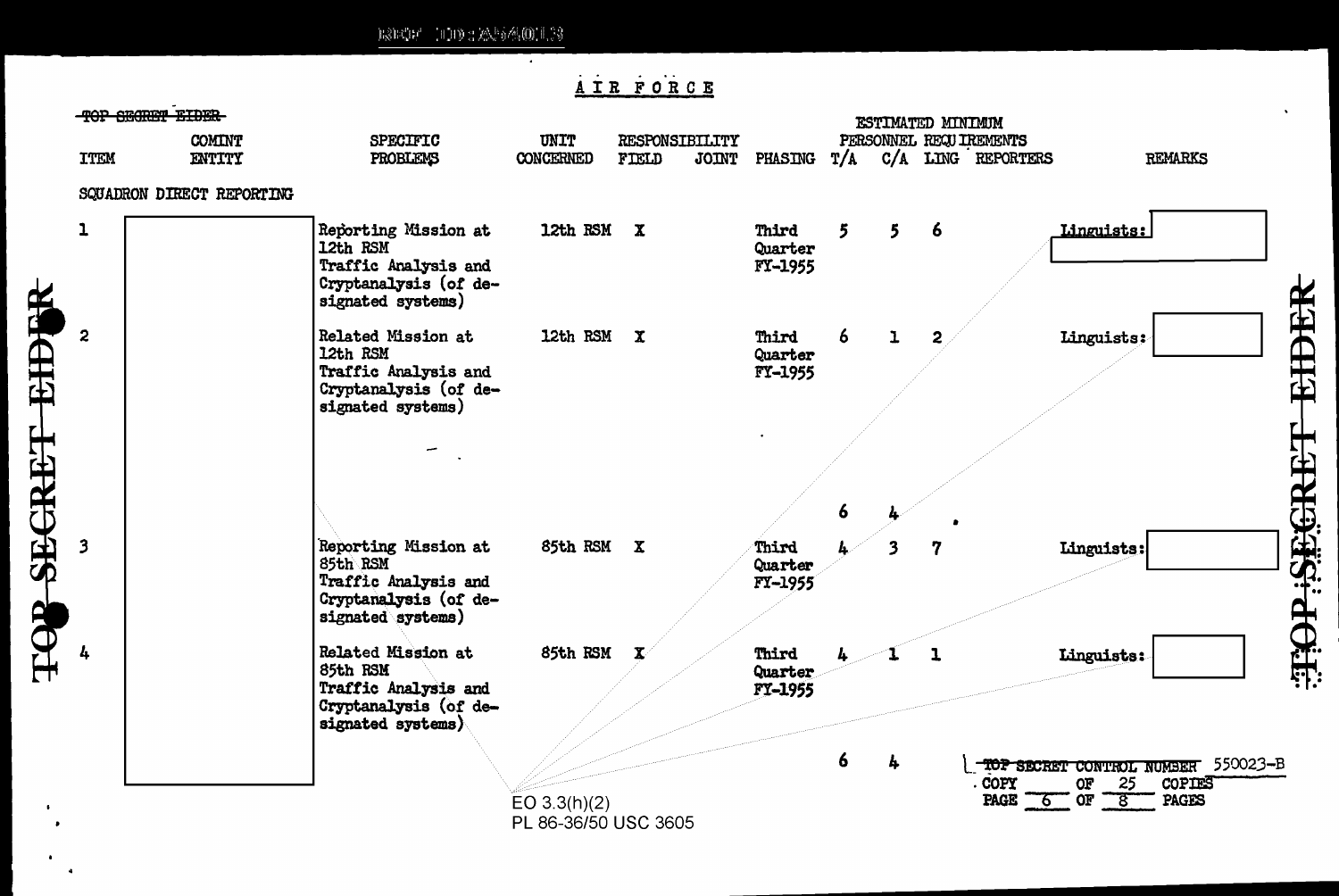$ESF'''' = 110228566(0)1.3$ 

#### AIR FORCE (Cont.)

#### MAR GRADER TITING

TOP SECRET EIDER

 $\pmb{\tau}$ 

|             | <u>TAL DEATET BIDER</u> |                                                                        |                   |                         | ESTIMATED MINIMUM<br>PERSONNEL REQUIREMENTS |                 |                         |                         |                                                                                                        |                |  |  |  |
|-------------|-------------------------|------------------------------------------------------------------------|-------------------|-------------------------|---------------------------------------------|-----------------|-------------------------|-------------------------|--------------------------------------------------------------------------------------------------------|----------------|--|--|--|
| <b>ITEM</b> | <b>COMINT</b><br>ENTITY | <b>SPECIFIC</b><br>PROBLEMS                                            | UNIT<br>CONCERNED | RESPONSIBILITY<br>FIELD | JOINT PHASING                               | T/A             | C/A                     | LING                    | <b>REPORTERS</b>                                                                                       | <b>REMARKS</b> |  |  |  |
|             | DAILY REPORTING         |                                                                        |                   |                         |                                             |                 |                         |                         |                                                                                                        |                |  |  |  |
| 5           |                         | <b>Related Mission</b><br>(Non-Weather) at<br>Squadrons                | 6910 SG           | $\mathbf{x}$            | Fourth<br>Quarter<br>FY-1955                | 44              | 12                      | 13                      | Linguists:                                                                                             |                |  |  |  |
| 6           |                         | <b>Related Mission</b><br>(Weather By-Product)<br>at 12th and 85th RSM | 6910 SG           | $\mathbf{x}$            | Fourth<br>Quarter<br><b>FY-1955</b>         | 7               | 4                       |                         |                                                                                                        |                |  |  |  |
| 7           |                         | Back-Up Mission (Non-<br>Weather) at Squadrons                         | 6910 SG           | $\mathbf x$             | Fourth<br>Quarter<br><b>FY-1955</b>         | 47              | $6\phantom{1}6$         |                         | Linguists:                                                                                             |                |  |  |  |
| 8           |                         | Back-Up Mission<br>(Weather By-Product)<br>at Squadrons                | 6910 SG           | $\mathbf x$             | Fourth<br>Quarter<br>FY-1955                | 5               |                         | $\mathbf{I}$            | Linguists:                                                                                             |                |  |  |  |
| 9           |                         | Related Mission at<br>1st RSM                                          | 6920 SG           | $\mathbf x$             | First<br>Quarter<br>FI-1956                 | 38 <sup>7</sup> | $\mathbf 1$             | 4                       | Linguists:                                                                                             |                |  |  |  |
| 10          |                         | Back-Up Mission at<br>all Squadrons                                    | 6920 SG           | $\mathbf x$             | <b>First</b><br>Quarter<br>FT-1956          | 16              | $\overline{\mathbf{3}}$ | 8                       | Linguists;<br>2 Chinese                                                                                |                |  |  |  |
| 11          |                         | Traffic Analysis and<br>Cryptanalysis                                  | 6910 SG           | $\mathbf x$             | Fourth<br>Quarter<br>1955                   | 6               | 4                       | 20                      | Linguists:                                                                                             |                |  |  |  |
|             |                         |                                                                        |                   | EO $3.3(h)(2)$          | PL 86-36/50 USC 3605                        |                 |                         | <b>COPY</b><br>PAGE $7$ | TOP SECRET CONTROL NUMBER 550023-B<br>OF<br>25<br><b>OF</b><br><b>PAGES</b><br>$\overline{\mathbf{8}}$ | <b>COPIES</b>  |  |  |  |

**AHOP SEGRET EIDER**